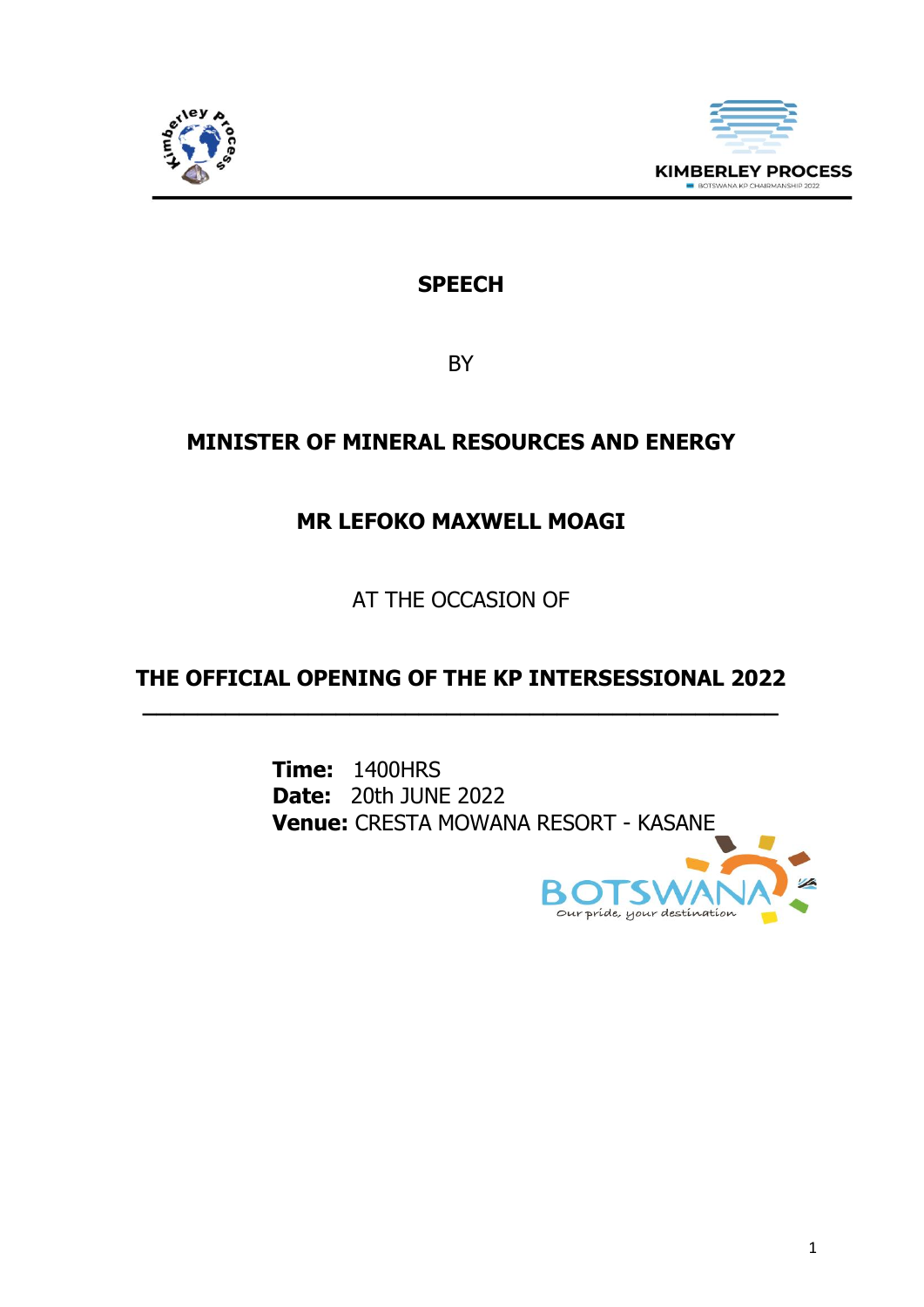



**Thank You Director of Ceremonies,** 

**Honorable Ministers here present KP Chair Mr. Jacob Thamage President World Diamond Council – Mr. Edward Asscher Coordinator – Civil Society Coalition – Dr. Michel Yoboue Russian Federation Ambassador to Botswana, Ambassador District Commissioner Captains of Industry Members of the Media Distinguished Ladies and Gentlemen**

#### **Greetings to you all,**

**1.** Let me start by welcoming you all including those joining us virtually. It is a great honour for me to officiate at this auspicious occasion marking the official opening of this year's Kimberley Process (KP) Intersessional Meeting. I thank you for honoring our invitation to not only be part of the discussions in this intersessional meeting, but to those of you who managed to travel and be here in person, thank you for making it to Kasane, which is one of our pristine tourist destinations. If it were not for the work before you, I would have invited you to take time to visit our parks to appreciate nature's beauty in the form of our wildlife. This area, along with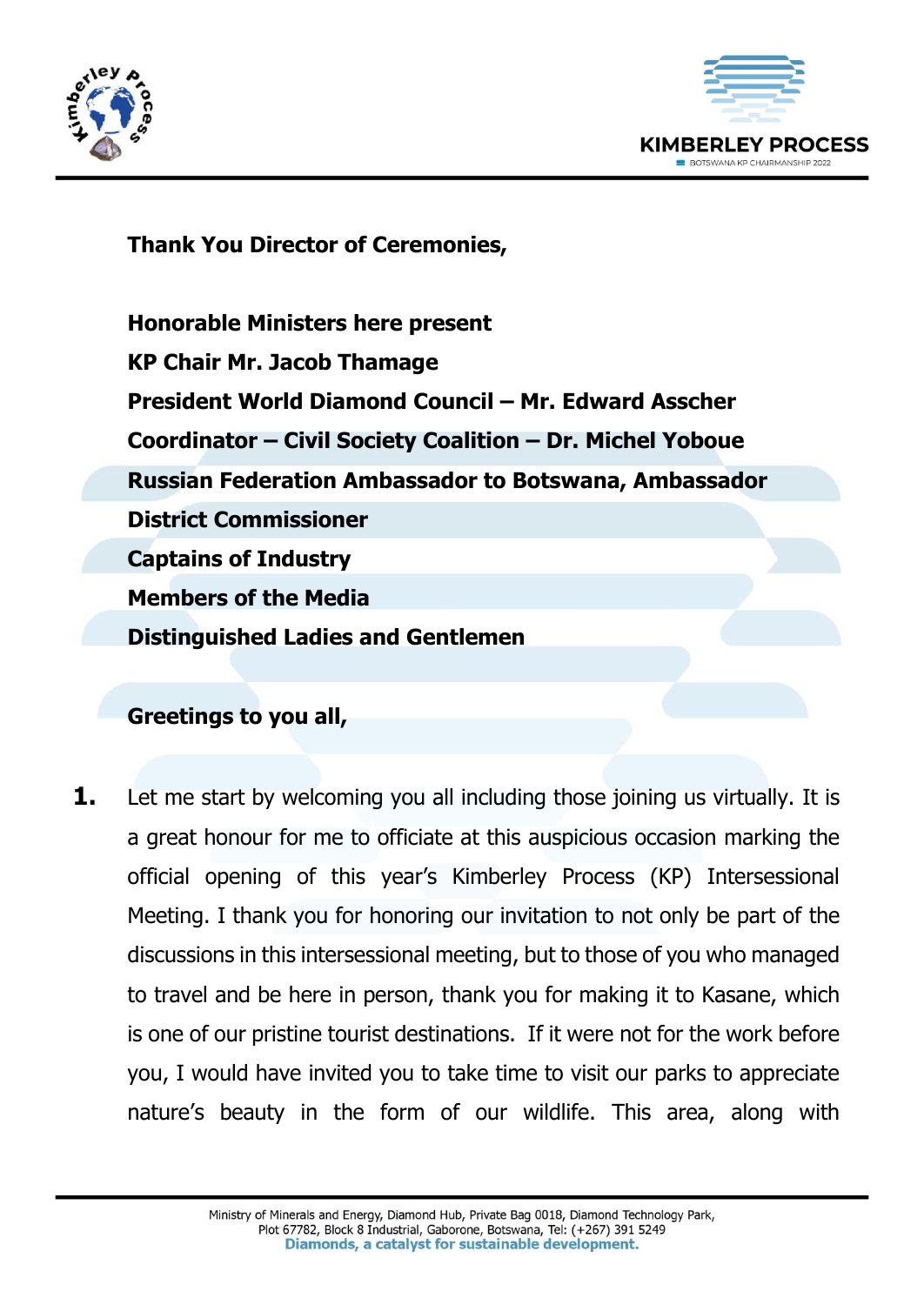



neighbouring Zimbabwe hosts the highest concentration of elephants in the world.

- **2.** Intersessional meetings are significant events in our calendar as it brings together the global diamond industry under one roof to discuss and ensure the KP continues to deal with issues relevant to the trade in rough diamonds and to ensuring rough diamonds are not used to fuel conflicts.
- **3.** The history of the Kimberley Process is well known to all of us here and I need not bore you with the details. However, I want to take this moment to appreciate those who came before us, especially the Ministers and the representatives of the World's leading diamond exporting, processing and importing states, who met in Pretoria on the 21st September 2000, to agree on what could and should be done to break the link between illicit trade in rough diamonds and armed conflicts.
- **4.** Their efforts have not gone to waste as we collectively continue to implement their vision. A vision which has ensured that we continue to trade in rough diamonds in a manner that ensures transparency, and that follows due process through the Kimberley Process Certification Scheme.
- **5.** Through the Kimberley Process, in spite of its challenges and known shorting comings, we continue to give our many stakeholders reasonable assurance that as an industry we value peace and security. Moreover, we equally recognise the need to ensure that the rough diamond trade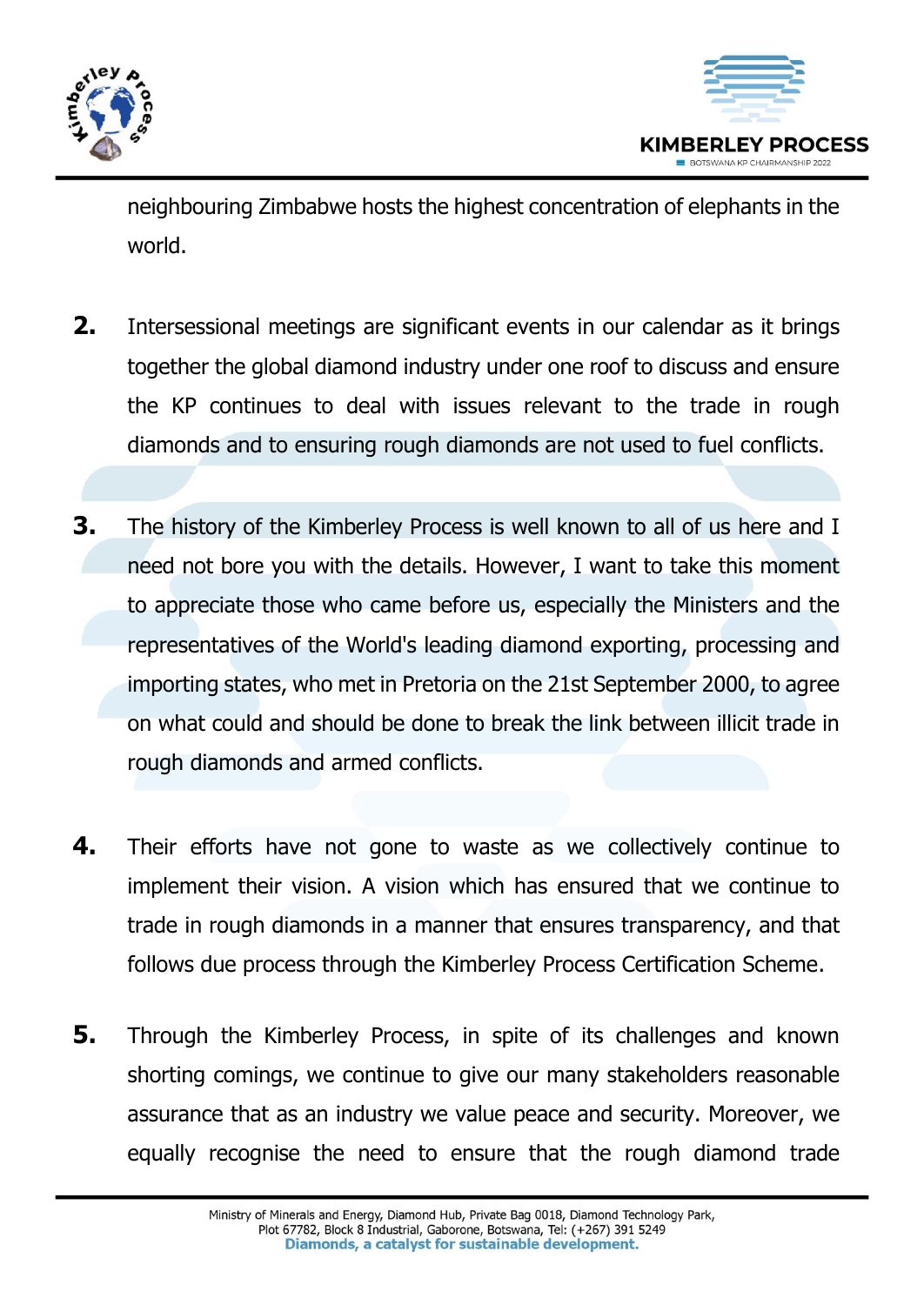



optimally contributes to sustainable development. Peace, security and sustainable development should be unnegotiable principles within our mist.

### **Excellencies, Ladies and Gentlemen**

- **6.** The significance of the Kimberley Process cannot, thus, be overemphasized. Its growth over the years having started with 36 representatives of governments, the European Commission and the World Diamond Council, to today's 59 participants, with more countries indicating desire to join, demonstrates that we are on the right path and therefore should be proud of our efforts.
- **7.** As Botswana, we feel honored and privileged to have been present in this journey and to chair this family at these challenging times when the world's economies and industries are still grappling with recovery from the impact of the COVID-19 pandemic.
- **8.** Excellencies as a United Nations General Assembly established entity as well as some of the members of the KP being UN member states, the KP has become an important source of inspiration for conflict prevention as it points out the value of commodity certification to promote clean trade.
- **9.** The KP has undeniably made it harder for rebel groups to finance their wars through diamond trading. Transparency and good governance in natural resource management are now widely recognized as important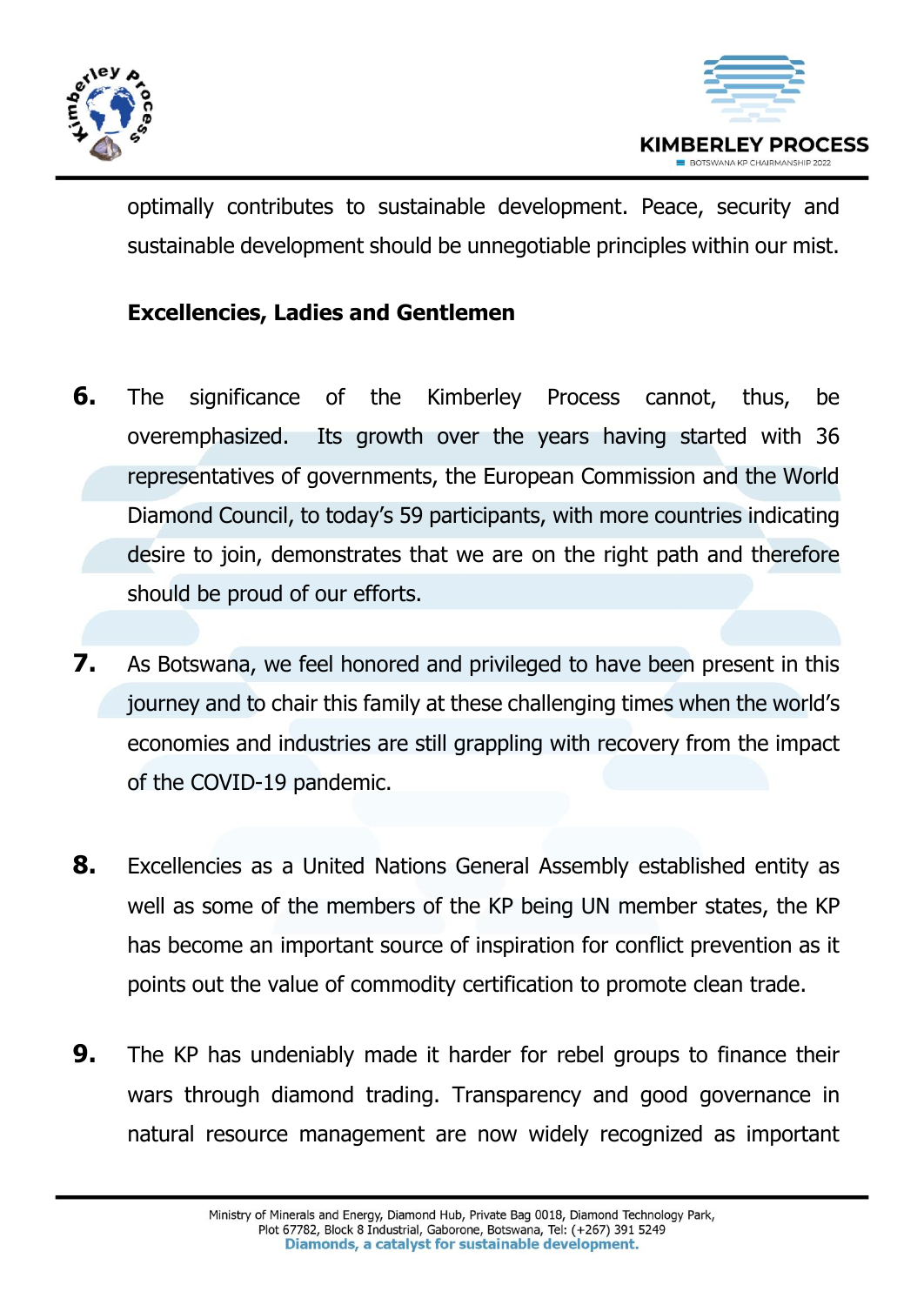



tools for conflict prevention and peacebuilding, mostly due to the Kimberley Process Certification Scheme. We need to build this recognition of the good that the Kimberley Process has done. There is no time to rest or allow complacency to set in the KP.

**10.** Also important to note is that the Kimberly Process Certification Scheme has made significant contributions to many governments' accountability systems on resource revenues by publishing statistics on, among other things, diamond exports and imports per Participant. This we believe contributes to building customers confidence that the goods they purchase area KP compliant.

### **Ladies and Gentlemen**

- **11.** I am hopeful that this Intercessional meeting will implore you to delve into these rough diamond related matters, engage and discuss even the most uncomfortable Kimberley Process issues with the sole objective of ensuring that the Kimberley Process remains fit for purpose in these evolving times, whilst, maintaining the original mandate of this entity as espoused in the United Nations General Assembly Resolution 58/56.
- **12.** Your participation at this event gives me the assurance and sense of confidence that the Kimberley Process will forever remain the cornerstone